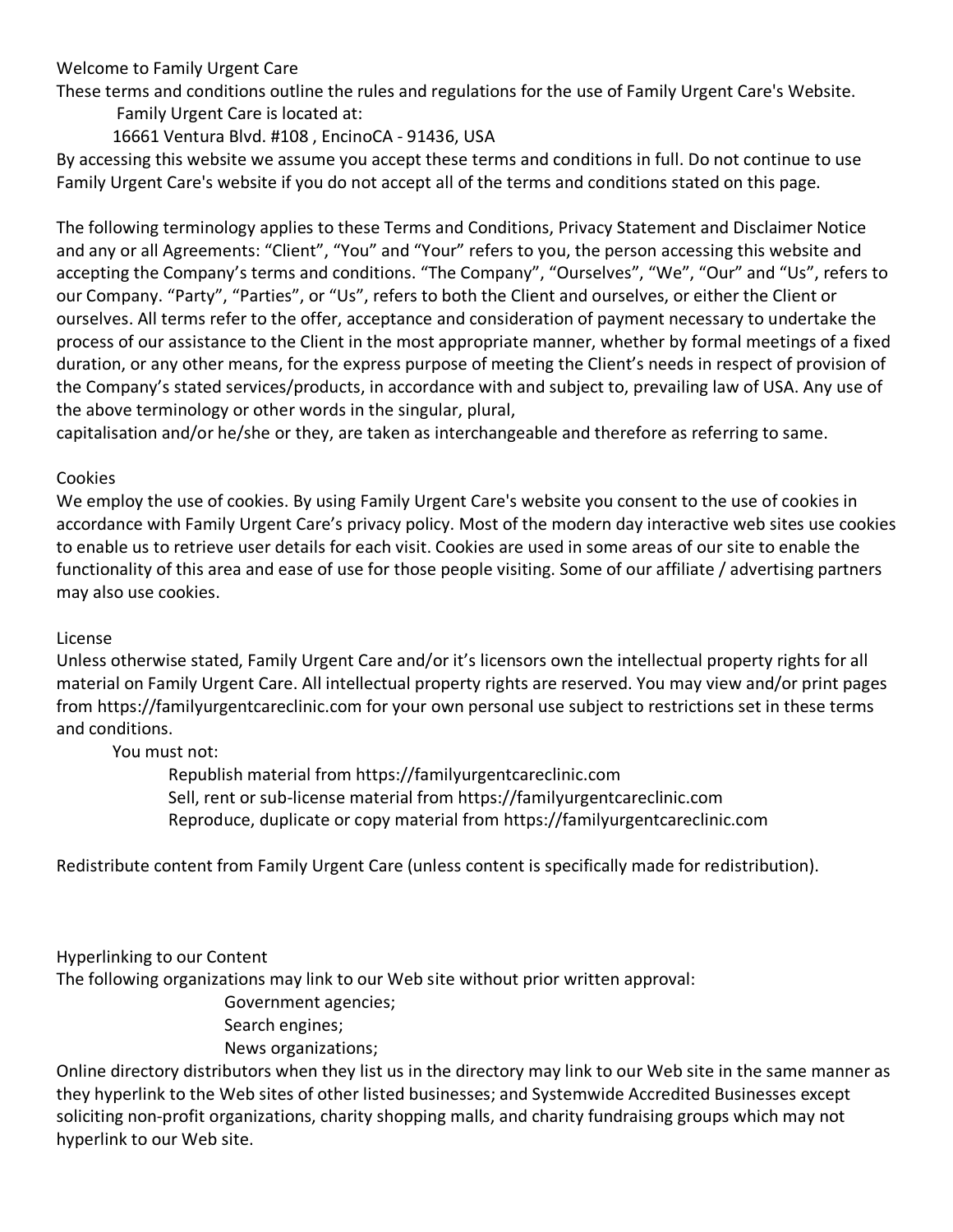These organizations may link to our home page, to publications or to other Web site information so long as the link: (a) is not in any way misleading; (b) does not falsely imply sponsorship, endorsement or approval of the linking party and its products or services; and (c) fits within the context of the linking party's site.

We may consider and approve in our sole discretion other link requests from the following types of organizations: commonly-known consumer and/or business information sources such as Chambers of Commerce, American Automobile Association, AARP and Consumers Union; dot.com community sites; associations or other groups representing charities, including charity giving sites, online directory distributors; internet portals; accounting, law and consulting firms whose primary clients are businesses; and educational institutions and trade associations.

We will approve link requests from these organizations if we determine that: (a) the link would not reflect unfavorably on us or our accredited businesses (for example, trade associations or other organizations representing inherently suspect types of business, such as work-at-home opportunities, shall not be allowed to link); (b)the organization does not have an unsatisfactory record with us; (c) the benefit to us from the visibility associated with the hyperlink outweighs the absence of ; and (d) where the link is in the context of general resource information or is otherwise consistent with editorial content in a newsletter or similar product furthering the mission of the organization.

These organizations may link to our home page, to publications or to other Web site information so long as the link: (a) is not in any way misleading; (b) does not falsely imply sponsorship, endorsement or approval of the linking party and it products or services; and (c) fits within the context of the linking party's site.

If you are among the organizations listed in paragraph 2 above and are interested in linking to our website, you must notify us by sending an e-mail to familyurgentcare93534@hotmail.com. Please include your name, your organization name, contact information (such as a phone number and/or email address) as well as the URL of your site, a list of any URLs from which you intend to link to our Web site, and a list of the URL(s) on our site to which you would like to link. Allow 2-3 weeks for a response.

Approved organizations may hyperlink to our Web site as follows:

By use of our corporate name; or

By use of the uniform resource locator (Web address) being linked to; or

By use of any other description of our Web site or material being linked to that makes sense within the context and format of content on the linking party's site.

No use of Family Urgent Care's logo or other artwork will be allowed for linking absent a trademark license agreement.

### Iframes

Without prior approval and express written permission, you may not create frames around our Web pages or use other techniques that alter in any way the visual presentation or appearance of our Web site.

### Reservation of Rights

We reserve the right at any time and in its sole discretion to request that you remove all links or any particular link to our Web site. You agree to immediately remove all links to our Web site upon such request. We also reserve the right to amend these terms and conditions and its linking policy at any time. By continuing to link to our Web site, you agree to be bound to and abide by these linking terms and conditions.